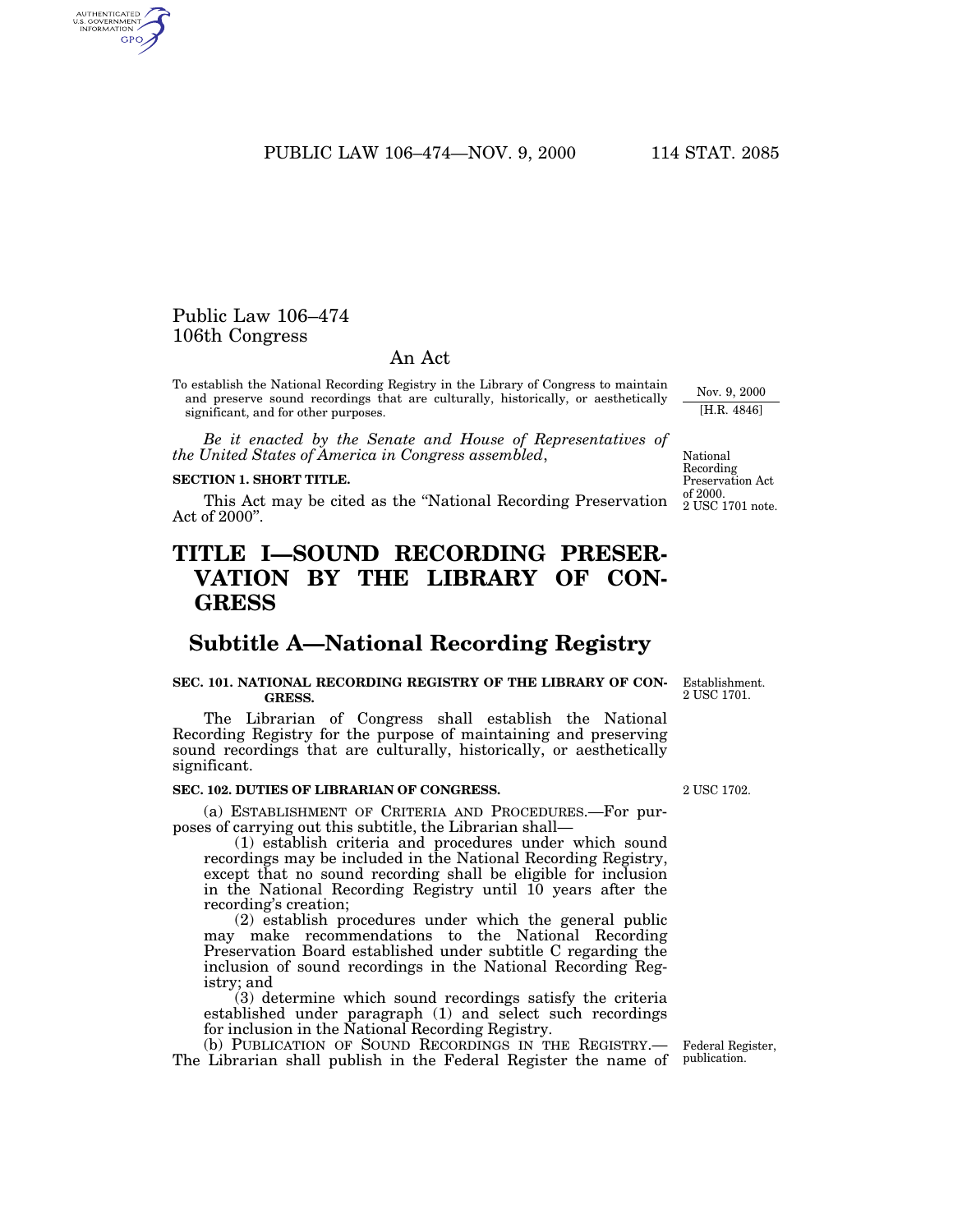each sound recording that is selected for inclusion in the National Recording Registry.

2 USC 1703.

## **SEC. 103. SEAL OF THE NATIONAL RECORDING REGISTRY.**

(a) IN GENERAL.—The Librarian shall provide a seal to indicate that a sound recording has been included in the National Recording Registry and is the Registry version of that recording.

(b) USE OF SEAL.—The Librarian shall establish guidelines for approval of the use of the seal provided under subsection (a), and shall include in the guidelines the following:

(1) The seal may only be used on recording copies of the Registry version of a sound recording.

(2) The seal may be used only after the Librarian has given approval to those persons seeking to apply the seal in accordance with the guidelines.

(3) In the case of copyrighted mass distributed, broadcast, or published works, only the copyright legal owner or an authorized licensee of that copyright owner may place or authorize the placement of the seal on any recording copy of the Registry version of any sound recording that is maintained in the National Recording Registry Collection in the Library of Congress.

(4) Anyone authorized to place the seal on any recording copy of any Registry version of a sound recording may accompany such seal with the following language: "This sound recording is selected for inclusion in the National Recording Registry by the Librarian of Congress in consultation with the National Recording Preservation Board of the Library of Congress because of its cultural, historical, or aesthetic significance.''.

(c) EFFECTIVE DATE OF THE SEAL.—The use of the seal provided under subsection (a) with respect to a sound recording shall be effective beginning on the date the Librarian publishes in the Federal Register (in accordance with section 102(b)) the name of the recording, as selected for inclusion in the National Recording Registry.

(d) PROHIBITED USES OF THE SEAL.—

(1) PROHIBITION ON DISTRIBUTION AND EXHIBITION.—No person may knowingly distribute or exhibit to the public a version of a sound recording or any copy of a sound recording which bears the seal described in subsection (a) if such recording—

(A) is not included in the National Recording Registry; or

(B) is included in the National Recording Registry but has not been approved for use of the seal by the Librarian pursuant to the guidelines established under subsection  $(b)$ .

(2) PROHIBITION ON PROMOTION.—No person may knowingly use the seal described in subsection (a) to promote any version of a sound recording or recording copy other than a Registry version.

(e) REMEDIES FOR VIOLATIONS.—

(1) JURISDICTION.—The several district courts of the United States shall have jurisdiction, for cause shown, to prevent and restrain violations of subsection (d).

 $(2)$  RELIEF.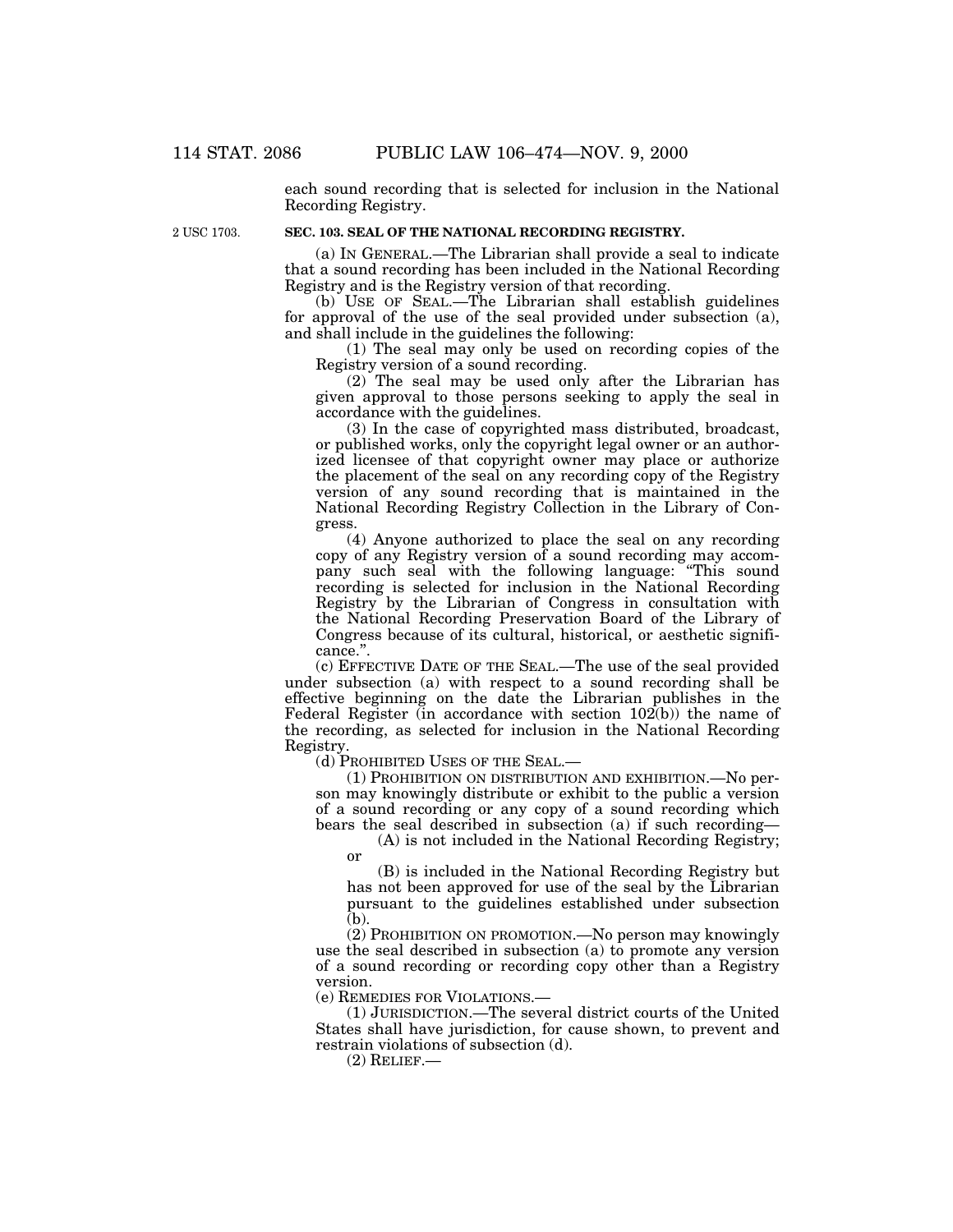(A) REMOVAL OF SEAL.—Except as provided in subparagraph (B), relief for violation of subsection (d) shall be limited to the removal of the seal from the sound recording involved in the violation.

(B) FINE AND INJUNCTIVE RELIEF.—In the case of a pattern or practice of the willful violation of subsection (d), the court may order a civil fine of not more than \$10,000 and appropriate injunctive relief.

(3) LIMITATION OF REMEDIES.—The remedies provided in this subsection shall be the exclusive remedies under this title, or any other Federal or State law, regarding the use of the seal described in subsection (a).

#### **SEC. 104. NATIONAL RECORDING REGISTRY COLLECTION OF THE** 2 USC 1704. **LIBRARY OF CONGRESS.**

(a) IN GENERAL.—All copies of sound recordings on the National Recording Registry that are received by the Librarian under subsection (b) shall be maintained in the Library of Congress and be known as the ''National Recording Registry Collection of the Library of Congress''. The Librarian shall by regulation and in accordance with title 17, United States Code, provide for reasonable access to the sound recordings and other materials in such collection for scholarly and research purposes.

(b) ACQUISITION OF QUALITY COPIES.—

(1) IN GENERAL.—The Librarian shall seek to obtain, by gift from the owner, a quality copy of the Registry version of each sound recording included in the National Recording Registry.

(2) LIMIT ON NUMBER OF COPIES.—Not more than one copy of the same version or take of any sound recording may be preserved in the National Recording Registry. Nothing in the preceding sentence may be construed to prohibit the Librarian from making or distributing copies of sound recordings included in the Registry for purposes of carrying out this Act.

(c) PROPERTY OF UNITED STATES.—All copies of sound recordings on the National Recording Registry that are received by the Librarian under subsection (b) shall become the property of the United States Government, subject to the provisions of title 17, United States Code.

# **Subtitle B—National Sound Recording Preservation Program**

#### **SEC. 111. ESTABLISHMENT OF PROGRAM BY LIBRARIAN OF CONGRESS.** 2 USC 1711.

(a) IN GENERAL.—The Librarian shall, after consultation with the National Recording Preservation Board established under subtitle C, implement a comprehensive national sound recording preservation program, in conjunction with other sound recording archivists, educators and historians, copyright owners, recording industry representatives, and others involved in activities related to sound recording preservation, and taking into account studies conducted by the Board.

(b) CONTENTS OF PROGRAM SPECIFIED.—The program established under subsection (a) shall—

Regulations.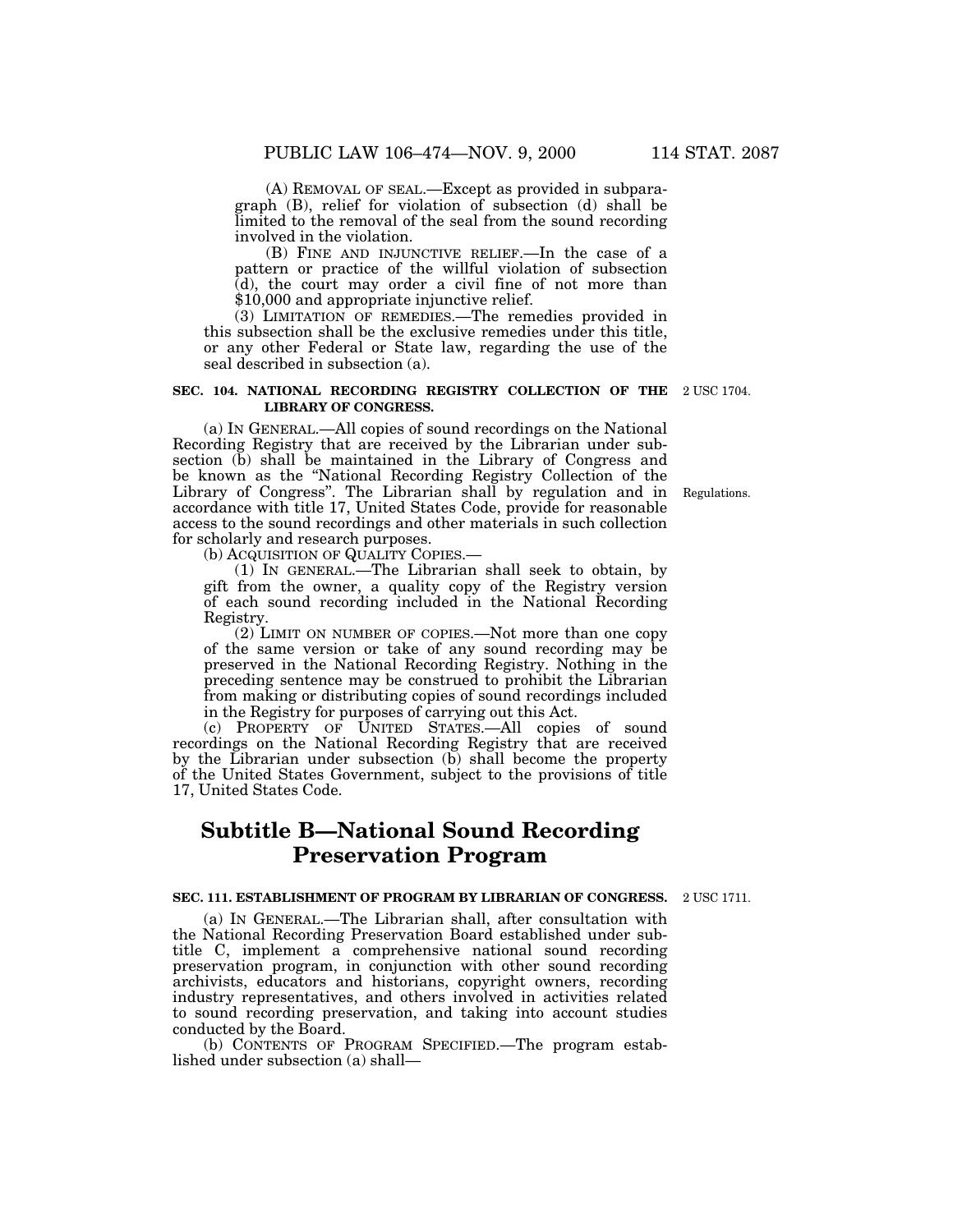(1) coordinate activities to assure that efforts of archivists and copyright owners, and others in the public and private sector, are effective and complementary;

(2) generate public awareness of and support for these activities;

(3) increase accessibility of sound recordings for educational purposes;

(4) undertake studies and investigations of sound recording preservation activities as needed, including the efficacy of new technologies, and recommend solutions to improve these practices; and

(5) utilize the audiovisual conservation center of the Library of Congress at Culpeper, Virginia, to ensure that preserved sound recordings included in the National Recording Registry are stored in a proper manner and disseminated to researchers, scholars, and the public as may be appropriate in accordance with title 17, United States Code, and the terms of any agreements between the Librarian and persons who hold copyrights to such recordings.

2 USC 1712.

#### **SEC. 112. PROMOTING ACCESSIBILITY AND PUBLIC AWARENESS OF SOUND RECORDINGS.**

The Librarian shall carry out activities to make sound recordings included in the National Recording Registry more broadly accessible for research and educational purposes and to generate public awareness and support of the Registry and the comprehensive national sound recording preservation program established under this subtitle.

# **Subtitle C—National Recording Preservation Board**

2 USC 1721.

#### **SEC. 121. ESTABLISHMENT.**

The Librarian shall establish in the Library of Congress a National Recording Preservation Board whose members shall be selected in accordance with the procedures described in section 122.

2 USC 1722.

#### **SEC. 122. APPOINTMENT OF MEMBERS.**

(a) SELECTIONS FROM LISTS SUBMITTED BY ORGANIZATIONS.—

(1) IN GENERAL.—The Librarian shall request each organization described in paragraph (2) to submit a list of three candidates qualified to serve as a member of the Board. The Librarian shall appoint one member from each such list, and shall designate from that list an alternate who may attend at Board expense those meetings which the individual appointed to the Board cannot attend.<br>
(2) ORGANIZATIONS DESCRIBI

(2) ORGANIZATIONS DESCRIBED.—The organizations described in this paragraph are as follows:

(A) National Academy of Recording Arts and Sciences (NARAS).

(B) Recording Industry Association of America (RIAA).

(C) Association for Recorded Sound Collections (ARSC).

(D) American Society of Composers, Authors and Publishers (ASCAP).

(E) Broadcast Music, Inc. (BMI).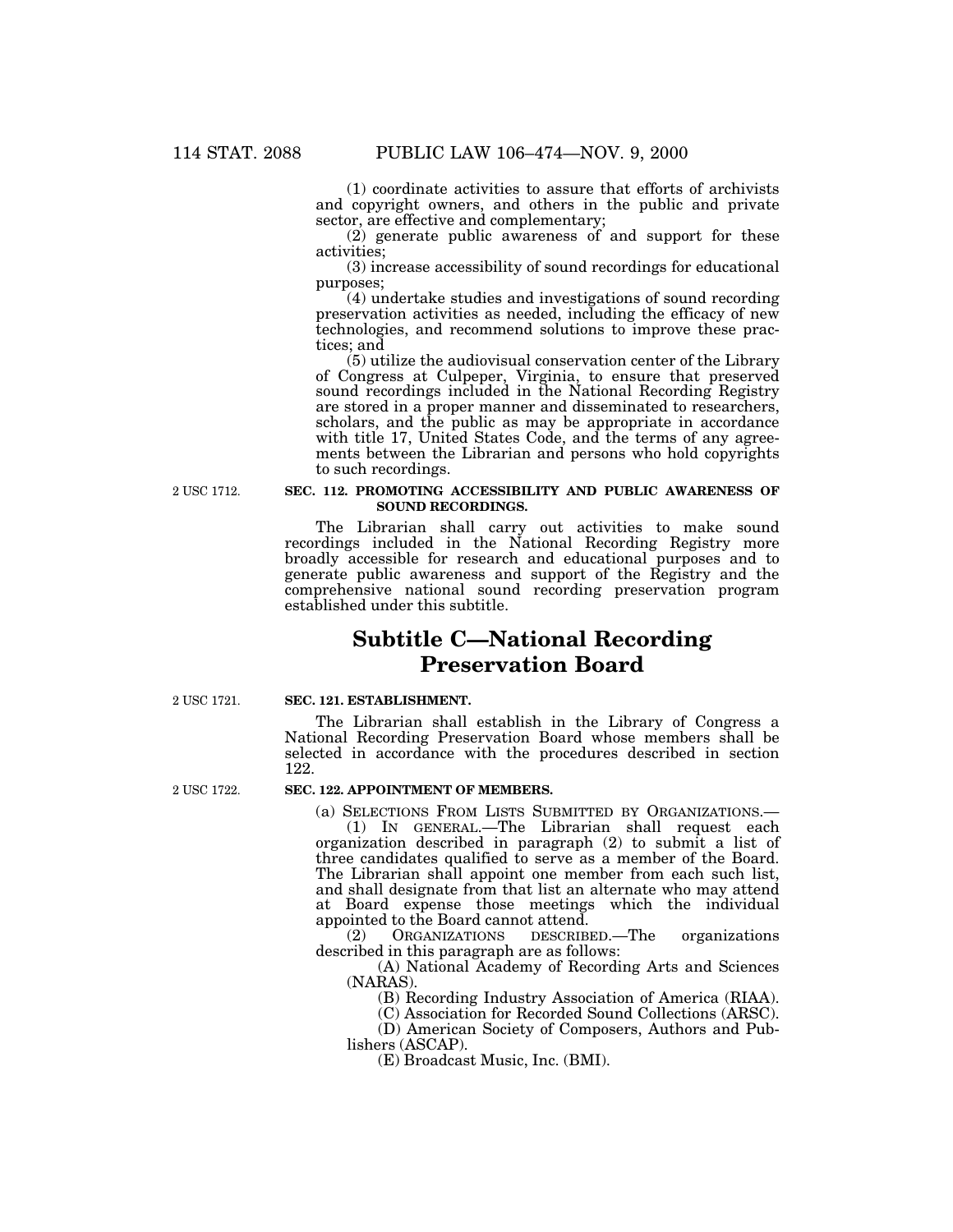(F) Songwriters Association (SESAC).

(G) American Federation of Musicians (AF of M).

(H) Music Library Association.

(I) American Musicological Society.

(J) National Archives and Record Administration.

(K) National Association of Recording Merchandisers (NARM).

(L) Society for Ethnomusicology.

(M) American Folklore Society.

(N) Country Music Foundation.

(O) Audio Engineering Society (AES).

(P) National Academy of Popular Music.

(Q) Digital Media Association (DiMA).

(b) OTHER MEMBERS.—In addition to the members appointed under subsection (a), the Librarian may appoint not more than five members-at-large. The Librarian shall select an alternate for each member-at-large, who may attend at Board expense those meetings that the member-at-large cannot attend.

(c) CHAIR.—The Librarian shall appoint one member of the Board to serve as Chair.<br>(d) TERM OF OFFICE.-

 $(1)$  TERMS.—The term of each member of the Board shall be 4 years, except that there shall be no limit to the number of terms that any individual member may serve.

(2) REMOVAL OF MEMBER OF ORGANIZATION.—The Librarian shall have the authority to remove any member of the Board (or, in the case of a member appointed under subsection  $(a)(1)$ , the organization that such member represents) if the member or organization over any consecutive 2-year period fails to attend at least one regularly scheduled Board meeting.

(3) VACANCIES.—A vacancy in the Board shall be filled in the manner in which the original appointment was made under subsection (a), except that the Librarian may fill the vacancy from a list of candidates previously submitted by the organization or organizations involved. Any member appointed to fill a vacancy shall be appointed for the remainder of the term of the member's predecessor.

#### **SEC. 123. SERVICE OF MEMBERS; MEETINGS.**

(a) REIMBURSEMENT OF EXPENSES.—Members of the Board shall serve without pay, but may receive travel expenses, including per diem in lieu of subsistence, in accordance with sections 5702 and 5703 of title 5, United States Code.

(b) CONFLICT OF INTEREST.—The Librarian shall establish rules and procedures to address any potential conflict of interest between a member of the Board and responsibilities of the Board.

(c) MEETINGS.—The Board shall meet at least once each fiscal year. Meetings shall be at the call of the Librarian.

(d) QUORUM.—Eleven members of the Board shall constitute a quorum for the transaction of business.

#### **SEC. 124. RESPONSIBILITIES OF BOARD.**

(a) REVIEW AND RECOMMENDATION OF NOMINATIONS FOR NATIONAL RECORDING REGISTRY.—

(1) IN GENERAL.—The Board shall review nominations of sound recordings submitted to it for inclusion in the National Recording Registry and advise the Librarian, as provided in subtitle A, with respect to the inclusion of such recordings

2 USC 1723.

2 USC 1724.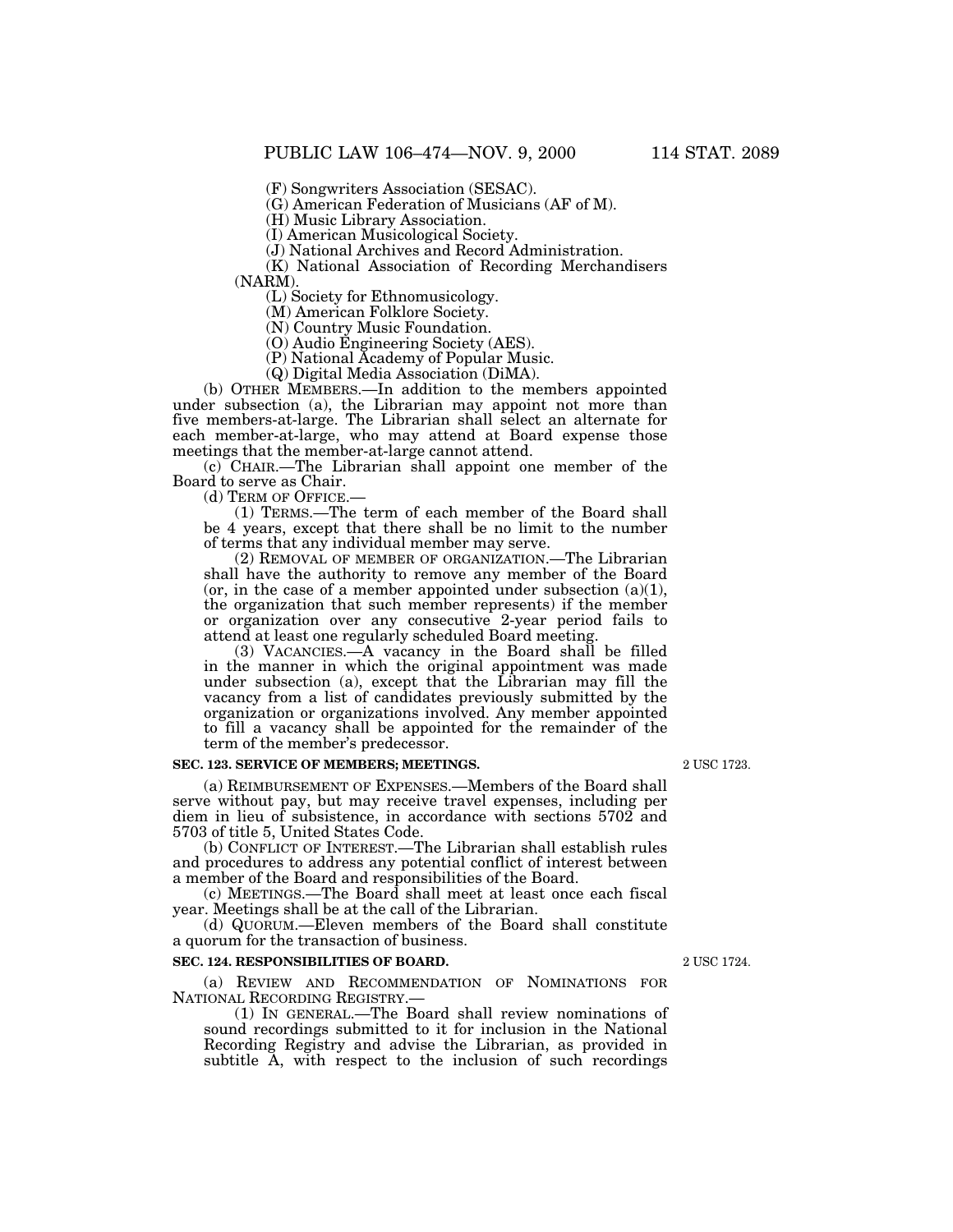in the Registry and the preservation of these and other sound recordings that are culturally, historically, or aesthetically significant.

(2) SOURCE OF NOMINATIONS.—The Board shall consider for inclusion in the National Recording Registry nominations submitted by the general public as well as representatives of sound recording archives and the sound recording industry (such as the guilds and societies representing sound recording artists) and other creative artists.

(b) STUDY AND REPORT ON SOUND RECORDING PRESERVATION AND RESTORATION.—The Board shall conduct a study and issue a report on the following issues:

(1) The current state of sound recording archiving, preservation and restoration activities.

(2) Taking into account the research and other activities carried out by or on behalf of the National Audio-Visual Conservation Center at Culpeper, Virginia—

(A) the methodology and standards needed to make the transition from analog ''open reel'' preservation of sound recordings to digital preservation of sound recordings; and

(B) standards for access to preserved sound recordings by researchers, educators, and other interested parties.

(3) The establishment of clear standards for copying old sound recordings (including equipment specifications and equalization guidelines).

(4) Current laws and restrictions regarding the use of archives of sound recordings, including recommendations for changes in such laws and restrictions to enable the Library of Congress and other nonprofit institutions in the field of sound recording preservation to make their collections available to researchers in a digital format.

(5) Copyright and other laws applicable to the preservation of sound recordings.

2 USC 1725.

### **SEC. 125. GENERAL POWERS OF BOARD.**

(a) IN GENERAL.—The Board may, for the purpose of carrying out its duties, hold such hearings, sit and act at such times and places, take such testimony, and receive such evidence, as the Librarian and the Board consider appropriate.

(b) SERVICE ON FOUNDATION.—Two sitting members of the Board shall be appointed by the Librarian and shall serve as members of the board of directors of the National Recording Preservation Foundation, in accordance with section 152403 of title 36, United States Code.

## **Subtitle D—General Provisions**

2 USC 1741

#### **SEC. 131. DEFINITIONS.**

As used in this title:

(1) The term "Librarian" means the Librarian of Congress.

(2) The term "Board" means the National Recording Preservation Board.

(3) The term ''sound recording'' has the meaning given such term in section 101 of title 17, United States Code.

(4) The term ''publication'' has the meaning given such term in section 101 of title 17, United States Code.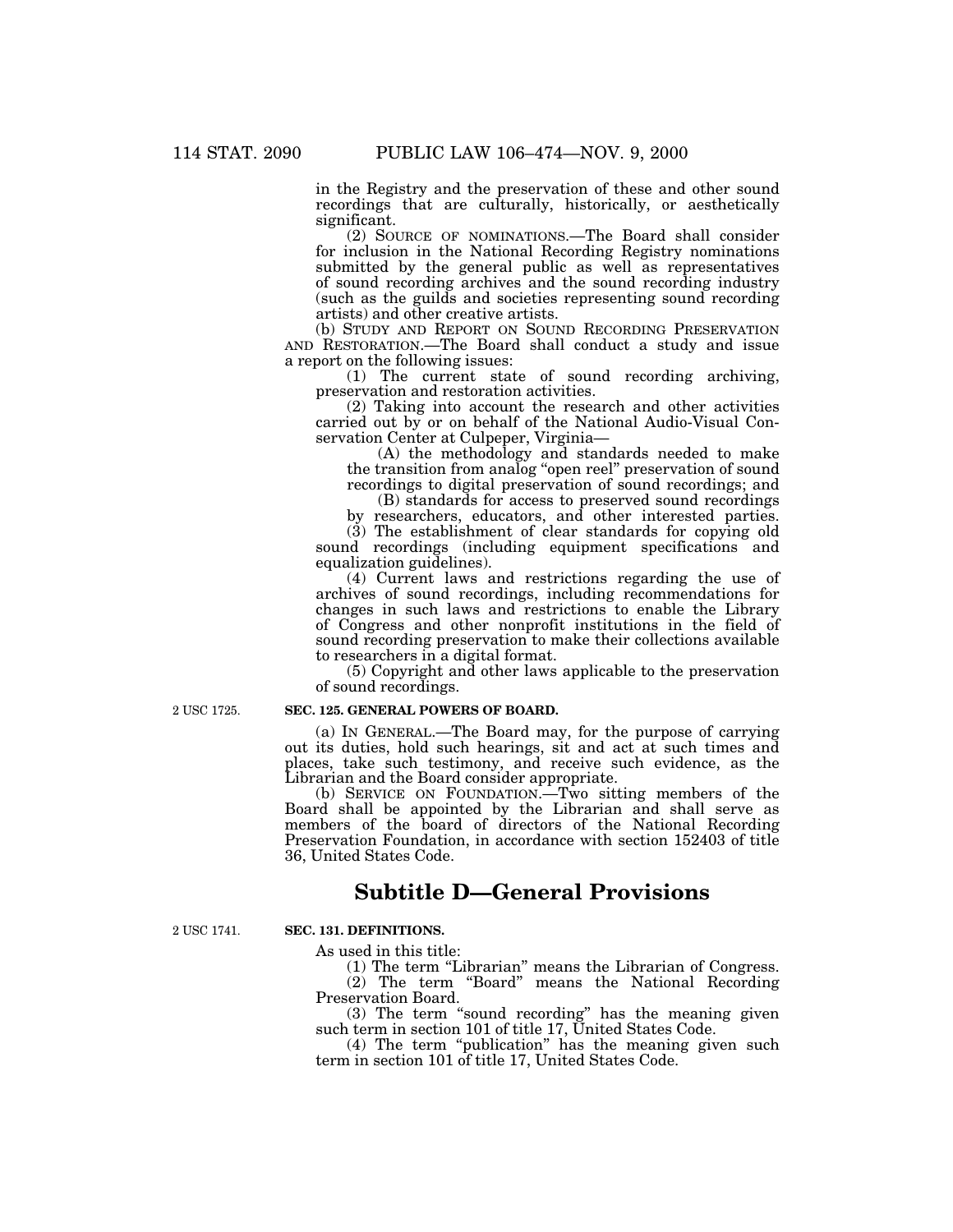(5) The term ''Registry version'' means, with respect to a sound recording, the version of a recording first published or offered for mass distribution whether as a publication or a broadcast, or as complete a version as bona fide preservation and restoration activities by the Librarian, an archivist other than the Librarian, or the copyright legal owner can compile in those cases where the original material has been irretrievably lost or the recording is unpublished.

#### **SEC. 132. STAFF; EXPERTS AND CONSULTANTS.**

(a) STAFF.—The Librarian may appoint and fix the pay of such personnel as the Librarian considers appropriate to carry out this title.

(b) EXPERTS AND CONSULTANTS.—The Librarian may, in carrying out this title, procure temporary and intermittent services under section 3109(b) of title 5, United States Code, but at rates for individuals not to exceed the daily equivalent of the maximum rate of basic pay payable for level 15 of the General Schedule. In no case may a member of the Board (including an alternate member) be paid as an expert or consultant under this section.

### **SEC. 133. AUTHORIZATION OF APPROPRIATIONS.**

There are authorized to be appropriated to the Librarian for each of the first 7 fiscal years beginning on or after the date of the enactment of this Act such sums as may be necessary to carry out this title, except that the amount authorized for any fiscal year may not exceed \$250,000.

# **TITLE II—NATIONAL RECORDING PRESERVATION FOUNDATION**

### **SEC. 201. NATIONAL RECORDING PRESERVATION FOUNDATION.**

(a) IN GENERAL.—Part B of subtitle II of title 36, United States Code, is amended by inserting after chapter 1523 the following:

#### **''CHAPTER 1524—NATIONAL RECORDING PRESERVATION FOUNDATION**

''Sec.

- ''152401. Organization. ''152402. Purposes.
- ''152403. Board of directors.
- ''152404. Officers and employees.

"152405. Powers.

- ''152406. Principal office.
- ''152407. Provision and acceptance of support by Librarian of Congress.
- ''152408. Service of process.
- ''152409. Civil action by Attorney General for equitable relief.
- ''152410. Immunity of United States Government.
- ''152411. Authorization of appropriations.
- "152412. Annual report.
- **''§ 152401. Organization**

''(a) FEDERAL CHARTER.—The National Recording Preservation Foundation (in this chapter, the 'corporation') is a federally chartered corporation.

''(b) NATURE OF CORPORATION.—The corporation is a charitable and nonprofit corporation and is not an agency or establishment of the United States Government.

2 USC 1743

2 USC 1742.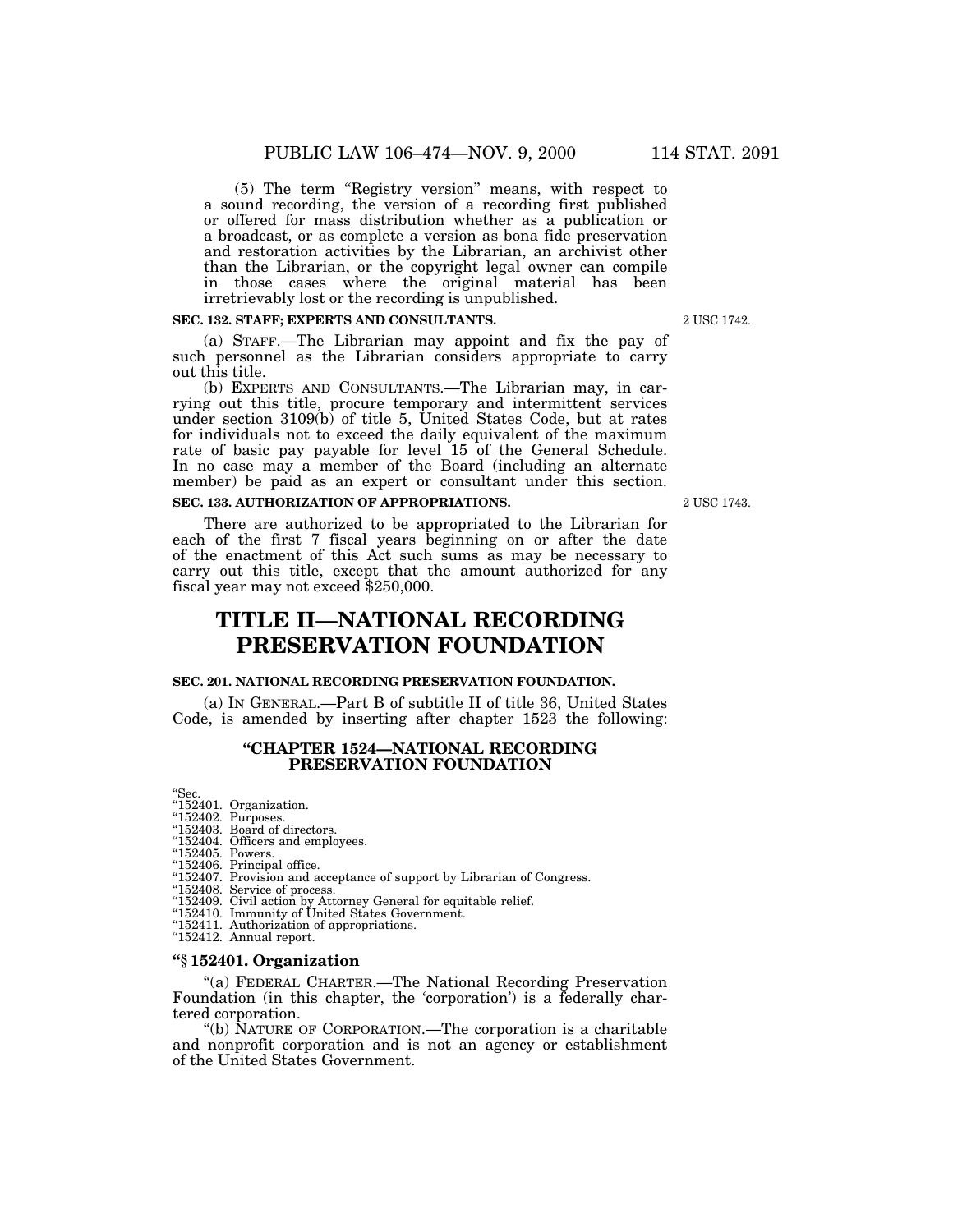''(c) PERPETUAL EXISTENCE.—Except as otherwise provided, the corporation has perpetual existence.

### **''§ 152402. Purposes**

''The purposes of the corporation are to—

 $\sqrt[n]{(1)}$  encourage, accept, and administer private gifts to promote and ensure the preservation and public accessibility of the nation's sound recording heritage held at the Library of Congress and other public and nonprofit archives throughout the United States; and

 $(2)$  further the goals of the Library of Congress and the National Recording Preservation Board in connection with their activities under the National Recording Preservation Act of 2000.

#### **''§ 152403. Board of directors**

''(a) GENERAL.—The board of directors is the governing body of the corporation.

"(b) MEMBERS AND APPOINTMENT. $-(1)$  The Librarian of Congress (hereafter in this chapter referred to as the 'Librarian') is an ex officio nonvoting member of the board. Not later than 90 days after the date of the enactment of this chapter, the Librarian shall appoint the directors to the board in accordance with paragraph (2).

 $"(2)(A)$  The board consists of nine directors.

''(B) Each director shall be a United States citizen.

''(C) At least six directors shall be knowledgeable or experienced in sound recording production, distribution, preservation, or restoration, including two who are sitting members of the National Recording Preservation Board. These six directors shall, to the extent practicable, represent diverse points of view from the sound recording community.

''(3) A director is not an employee of the Library of Congress and appointment to the board does not constitute appointment as an officer or employee of the United States Government for the purpose of any law of the United States.

" $(4)$  The terms of office of the directors are 4 years. An individual may not serve more than two consecutive terms.

"(5)  $\AA$  vacancy on the board shall be filled in the manner in which the original appointment was made.

''(c) CHAIR.—The Librarian shall appoint one of the directors as the initial chair of the board for a 2-year term. Thereafter, the chair shall be appointed and removed in accordance with the bylaws of the corporation.

''(d) QUORUM.—The number of directors constituting a quorum of the board shall be established under the bylaws of the corporation.

''(e) MEETINGS.—The board shall meet at the call of the Librarian for regularly scheduled meetings.

"(f) REIMBURSEMENT OF EXPENSES.—Directors shall serve without compensation but may receive travel expenses, including per diem in lieu of subsistence, in accordance with sections 5702 and 5703 of title 5.

"(g) LIABILITY OF DIRECTORS. - Directors are not personally liable, except for gross negligence.

Deadline.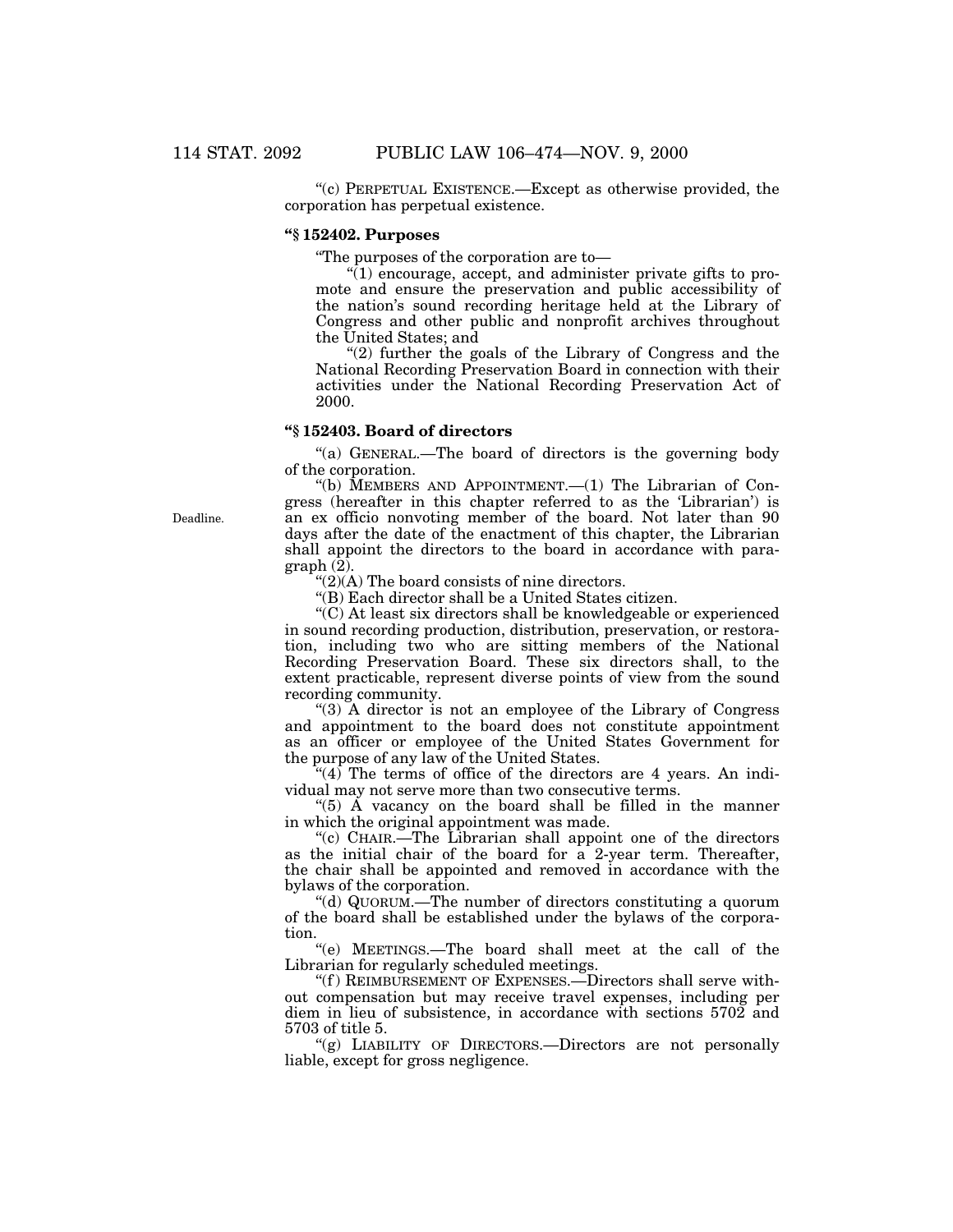"(a) SECRETARY OF THE BOARD.— $(1)$  The Librarian shall appoint a Secretary of the Board to serve as executive director of the corporation. The Librarian may remove the Secretary.

"(2) The Secretary shall be knowledgeable and experienced in matters relating to—

''(A) sound recording preservation and restoration activities; ''(B) financial management; and

''(C) fundraising.

''(b) APPOINTMENT OF OFFICERS.—Except as provided in subsection (a) of this section, the board of directors appoints, removes, and replaces officers of the corporation.

"(c) APPOINTMENT OF EMPLOYEES.—Except as provided in subsection (a) of this section, the Secretary appoints, removes, and replaces employees of the corporation.

''(d) STATUS AND COMPENSATION OF EMPLOYEES.—Employees of the corporation (including the Secretary)—

''(1) are not employees of the Library of Congress;

 $''(2)$  shall be appointed and removed without regard to the provisions of title 5 governing appointments in the competitive service; and

" $(3)$  may be paid without regard to chapter 51 and subchapter III of chapter 53 of title 5, except that an employee may not be paid more than the annual rate of basic pay for level 15 of the General Schedule under section 5107 of title 5.

## **''§ 152405. Powers**

''(a) GENERAL.—The corporation may—

 $''(1)$  adopt a constitution and bylaws;

 $''(2)$  adopt a seal which shall be judicially noticed; and

''(3) do any other act necessary to carry out this chapter. ''(b) POWERS AS TRUSTEE.—To carry out its purposes, the corporation has the usual powers of a corporation acting as a trustee in the District of Columbia, including the power—

"(1) to accept, receive, solicit, hold, administer, and use any gift, devise, or bequest, either absolutely or in trust, of property or any income from or other interest in property;

" $(2)$  to acquire property or an interest in property by purchase or exchange;

''(3) unless otherwise required by an instrument of transfer, to sell, donate, lease, invest, or otherwise dispose of any property or income from property;

"(4) to borrow money and issue instruments of indebtedness;

''(5) to make contracts and other arrangements with public agencies and private organizations and persons and to make payments necessary to carry out its functions;

''(6) to sue and be sued; and

 $\sqrt{\frac{7}{7}}$  to do any other act necessary and proper to carry out the purposes of the corporation.

''(c) ENCUMBERED OR RESTRICTED GIFTS.—A gift, devise, or bequest may be accepted by the corporation even though it is encumbered, restricted, or subject to beneficial interests of private persons, if any current or future interest is for the benefit of the corporation.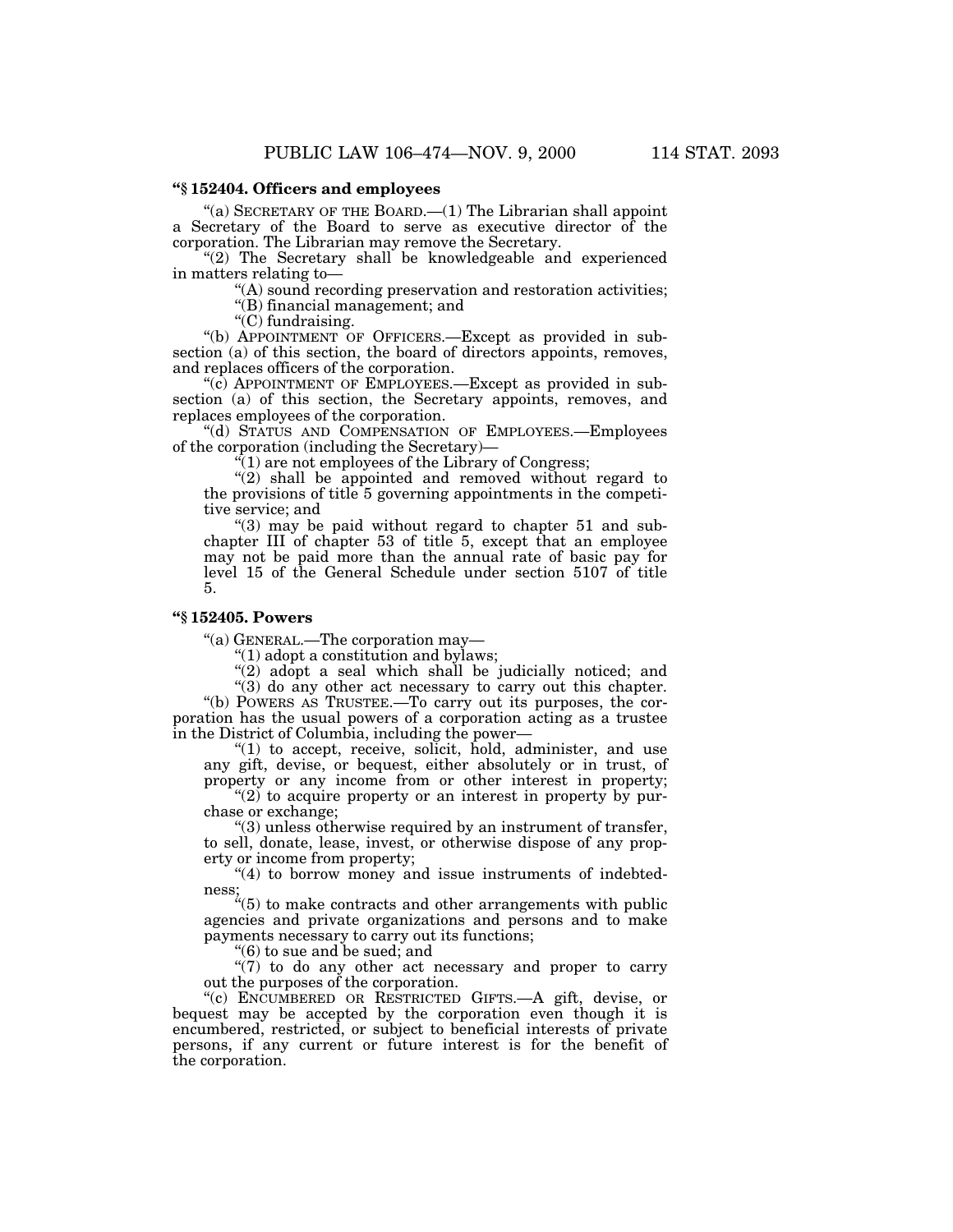### **''§ 152406. Principal office**

''The principal office of the corporation shall be in the District of Columbia. However, the corporation may conduct business throughout the States, territories, and possessions of the United States.

#### **''§ 152407. Provision and acceptance of support by Librarian of Congress**

"(a) PROVISION BY LIBRARIAN.— $(1)$  The Librarian may provide personnel, facilities, and other administrative services to the corporation. Administrative services may include reimbursement of expenses under section 152403(f ).

"(2) The corporation shall reimburse the Librarian for support provided under paragraph (1) of this subsection. Amounts reimbursed shall be deposited in the Treasury to the credit of the appropriations then current and chargeable for the cost of providing the support.

''(b) ACCEPTANCE BY LIBRARIAN.—The Librarian may accept, without regard to chapters 33 and 51 and subchapter III of chapter 53 of title 5 and related regulations, the services of the corporation and its directors, officers, and employees as volunteers in performing functions authorized under this chapter, without compensation from the Library of Congress.

#### **''§ 152408. Service of process**

''The corporation shall have a designated agent to receive service of process for the corporation. Notice to or service on the agent, or mailed to the business address of the agent, is notice to or service on the corporation.

### **''§ 152409. Civil action by Attorney General for equitable relief**

''The Attorney General may bring a civil action in the United States District Court for the District of Columbia for appropriate equitable relief if the corporation—

" $(1)$  engages or threatens to engage in any act, practice, or policy that is inconsistent with the purposes in section 152402 of this title; or

 $''(2)$  refuses, fails, or neglects to carry out its obligations under this chapter or threatens to do so.

#### **''§ 152410. Immunity of United States Government**

''The United States Government is not liable for any debts, defaults, acts, or omissions of the corporation. The full faith and credit of the Government does not extend to any obligation of the corporation.

#### **''§ 152411. Authorization of appropriations**

''(a) AUTHORIZATION.—There are authorized to be appropriated to the corporation for each of the first 7 fiscal years beginning on or after the date of the enactment of this chapter an amount not to exceed the amount of private contributions (whether in currency, services, or property) made to the corporation by private persons and State and local governments.

''(b) LIMITATION RELATED TO ADMINISTRATIVE EXPENSES.— Except as permitted under section 152407, amounts authorized